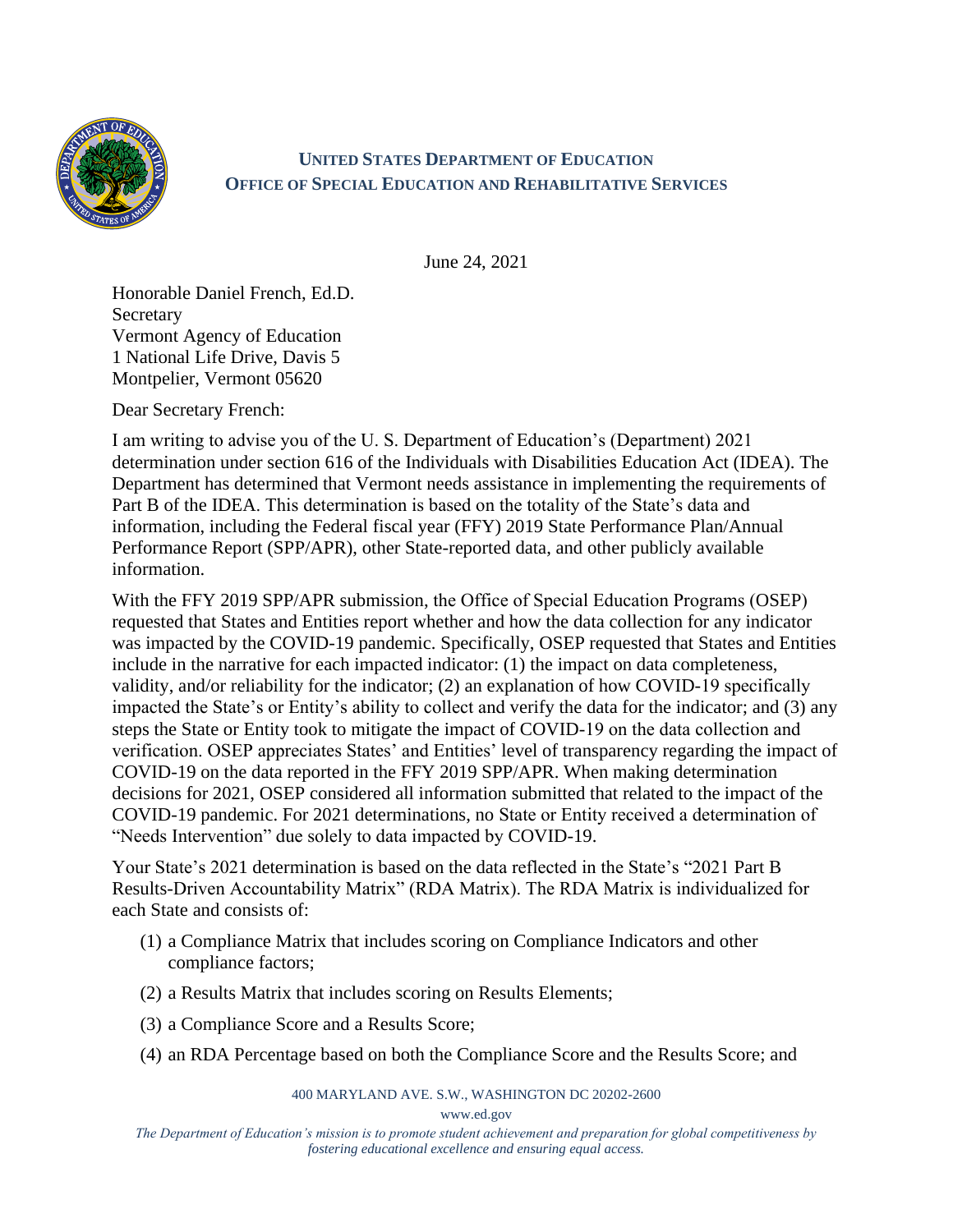(5) the State's Determination.

The RDA Matrix is further explained in a document, entitled "How the Department Made Determinations under Section 616(d) of the Individuals with Disabilities Education Act in 2021: Part B" (HTDMD).

OSEP is continuing to use both results data and compliance data in making determinations in 2021, as it did for Part B determinations in 2014-2020. (The specifics of the determination procedures and criteria are set forth in the HTDMD and reflected in the RDA Matrix for your State.) In making Part B determinations in 2021, OSEP continued to use results data related to:

- (1) the participation and performance of CWD on the most recently administered (school year 2018-2019) National Assessment of Educational Progress (NAEP)<sup>1</sup>;
- (2) the percentage of CWD who graduated with a regular high school diploma; and
- (3) the percentage of CWD who dropped out.

You may access the results of OSEP's review of your State's SPP/APR and other relevant data by accessing the EMAPS SPP/APR reporting tool using your State-specific log-on information at [https://emaps.ed.gov/suite/.](https://emaps.ed.gov/suite/) When you access your State's SPP/APR on the site, you will find, in Indicators 1 through 16, the OSEP Response to the indicator and any actions that the State is required to take. The actions that the State is required to take are in the "Required Actions" section of the indicator.

It is important for you to review the Introduction to the SPP/APR, which may also include language in the "OSEP Response" and/or "Required Actions" sections.

You will also find all of the following important documents saved as attachments:

- (1) the State's RDA Matrix;
- (2) the HTDMD document;
- (3) a spreadsheet entitled "2021 Data Rubric Part B," which shows how OSEP calculated the State's "Timely and Accurate State-Reported Data" score in the Compliance Matrix; and
- (4) a document entitled "Dispute Resolution 2019-2020," which includes the IDEA section 618 data that OSEP used to calculate the State's "Timely State Complaint Decisions" and "Timely Due Process Hearing Decisions" scores in the Compliance Matrix.

As noted above, the State's 2021 determination is Needs Assistance. A State's 2021 RDA Determination is Needs Assistance if the RDA Percentage is at least 60% but less than 80%. A State's determination would also be Needs Assistance if its RDA Determination percentage is 80% or above but the Department has imposed Specific Conditions on the State's last three IDEA Part B grant awards (for FFYs 2018, 2019, and 2020), and those Specific Conditions are in effect at the time of the 2021 determination.

 $1$  OSEP has used results data on the participation and performance of children with disabilities on the National Assessment of Educational Progress (NAEP) in making determinations for States (but not Entities) since 2014. Although the BIE is the only Entity that administers the NAEP, OSEP has not used NAEP data in making the BIE's determinations because the BIE's NAEP data were previously not available. However, given that the BIE's NAEP data are now available, OSEP is considering using the NAEP data in making the BIE's 2022 determination under IDEA section 616(d).